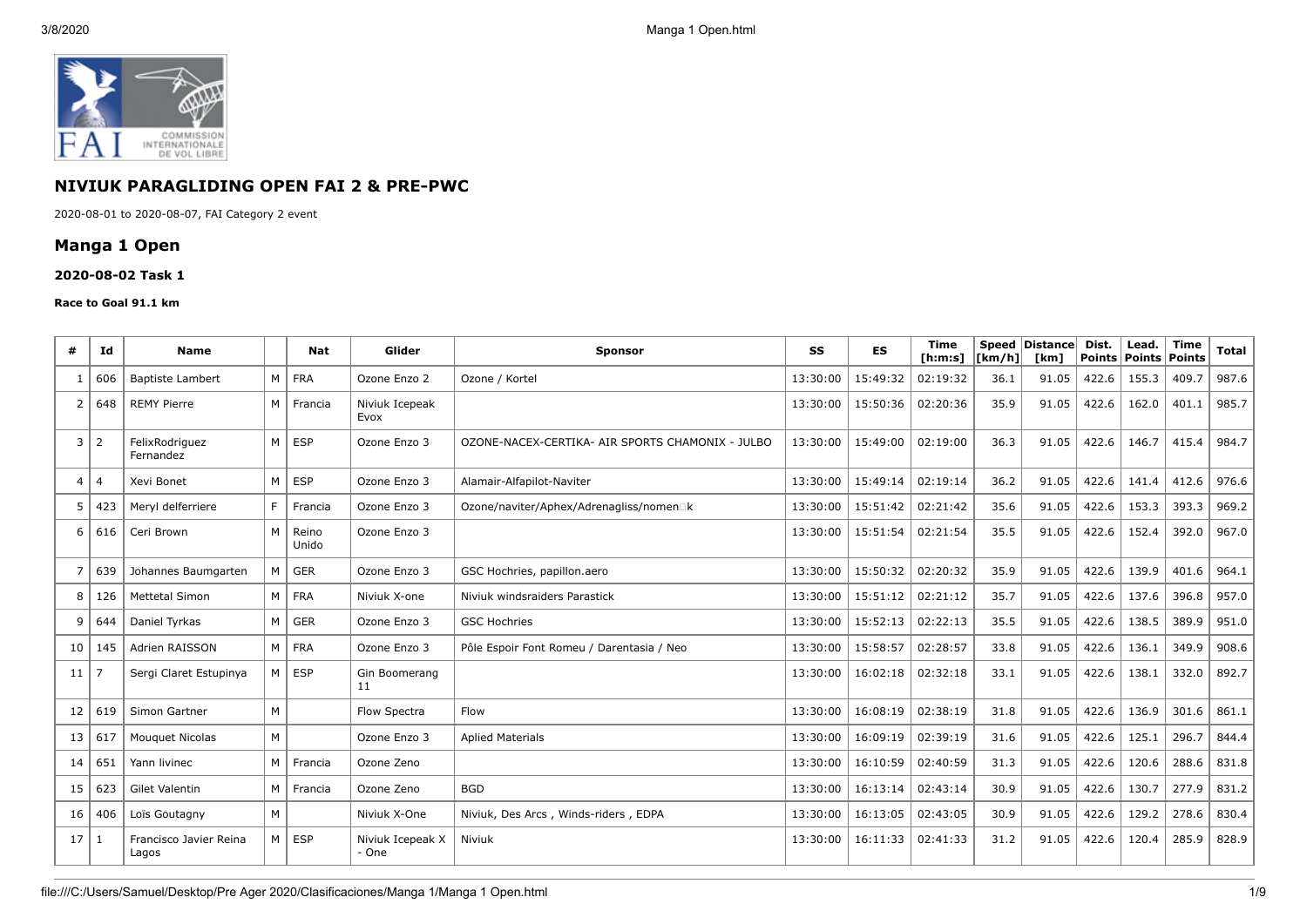3/8/2020 Manga 1 Open.html

|    | Id        | <b>Name</b>                 |                | Nat           | Glider                  | <b>Sponsor</b>                                                               | SS       | ES                | Time<br>[ h: m: s] | [km/h] | Speed Distance<br>[km] | Dist.<br><b>Points</b> | Lead.<br><b>Points</b> | Time<br><b>Points</b> | Total |
|----|-----------|-----------------------------|----------------|---------------|-------------------------|------------------------------------------------------------------------------|----------|-------------------|--------------------|--------|------------------------|------------------------|------------------------|-----------------------|-------|
| 18 | 138       | <b>Arthur Moindrot</b>      | M              | <b>FRA</b>    | Ozone Enzo 3            | Pole espoir vol libre, Kortel Design                                         | 13:30:00 | 16:13:01          | 02:43:01           | 30.9   | 91.05                  | 422.6                  | 126.2                  | 278.9                 | 827.7 |
| 19 | 136       | Ivan Haas                   | M              | <b>FRA</b>    | Ozone Enzo 3            | Altitude Eyewears                                                            | 13:30:00 | 16:13:55          | 02:43:55           | 30.8   | 91.05                  | 422.6                  | 128.0                  | 274.7                 | 825.3 |
| 20 | 608       | <b>Constance Mettetal</b>   | F              | <b>FRA</b>    | Ozone Enzo 3            |                                                                              | 13:30:00 | 16:14:18          | 02:44:18           | 30.7   | 91.05                  | 422.6                  | 123.6                  | 272.9                 | 819.1 |
| 21 | 602       | Lambert Cyril               | M              | Francia       | Ozone Enzo 2            |                                                                              | 13:30:00 | 16:13:59          | 02:43:59           | 30.7   | 91.05                  | 422.6                  | 120.3                  | 274.4                 | 817.3 |
| 22 | 424       | Pellissier Simon            | M              |               | Niviuk Icepeak<br>X-One | Ressources Parapentes, Niviuk, Orcienes1850                                  | 13:30:00 | 16:15:41          | 02:45:41           | 30.4   | 91.05                  | 422.6                  | 126.0                  | 266.4                 | 815.0 |
| 23 | 419       | <b>Francois Cormier</b>     | M              | Francia       | Ozone Enzo 3            |                                                                              | 13:30:00 | 16:16:26          | 02:46:26           | 30.3   | 91.05                  | 422.6                  | 129.0                  | 262.9                 | 814.5 |
| 24 | 649       | Jacques Fournier            | M              | Francia       | Ozone Enzo 3            | Stodeus / woody Valley /parateam                                             | 13:30:00 | 16:14:19          | 02:44:19           | 30.7   | 91.05                  | 422.6                  | 115.8                  | 272.8                 | 811.2 |
| 25 | 185       | Miki ventaja diaz           | M              | <b>ESP</b>    | NIviuk Icepeak<br>X-one |                                                                              | 13:30:00 | 16:16:19          | 02:46:19           | 30.3   | 91.05                  | 422.6                  | 122.4                  | 263.5                 | 808.5 |
| 26 | 630       | <b>Martin Kubicek</b>       | M              |               | Ozone Enzo 3            |                                                                              | 13:30:00 | 16:21:41          | 02:51:41           | 29.4   | 91.05                  | 422.6                  | 121.5                  | 239.0                 | 783.1 |
| 27 | 66        | Andres Agredo Perez         | M              | <b>ESP</b>    | Ozone Zeno              |                                                                              | 13:30:00 | 16:20:34          | 02:50:34           | 29.6   | 91.05                  | 422.6                  | 113.5                  | 244.0                 | 780.1 |
| 28 | 632       | Rémi MONTGINOT              | M              | Francia       | Ozone Enzo 3            | Ailes Beaujolaises - Danfoss                                                 | 13:30:00 | 16:21:30          | 02:51:30           | 29.4   | 91.05                  | 422.6                  | 112.5                  | 239.8                 | 774.9 |
| 29 | 176       | Jose Rebelo                 | M              | <b>POR</b>    | Niviuk Icepeak<br>X-ONE | Naviter                                                                      | 13:30:00 | 16:22:43          | 02:52:43           | 29.2   | 91.05                  | 422.6                  | 113.5                  | 234.3                 | 770.4 |
| 30 | 401       | Lombardi Gregoire           | M              | <b>FRA</b>    | Ozone Enzo 3            | pole espoir font romeu / departement AIN / region Rhone<br>Alpes             | 13:30:00 | 16:22:42          | 02:52:42           | 29.2   | 91.05                  | 422.6                  | 111.3                  | 234.4                 | 768.3 |
| 31 | 19        | Salvador RIPOLL DÍAZ        | M              | <b>ESP</b>    | Niviuk X-one            | Parapente Murcia Costa Calida                                                | 13:30:00 | 16:23:19          | 02:53:19           | 29.1   | 91.05                  | 422.6                  | 112.6                  | 231.7                 | 766.9 |
| 32 | 601       | Jules Croibier              | M              |               | Ozone Enzo 3            |                                                                              | 13:30:00 | 16:20:54          | 02:50:54           | 29.5   | 91.05                  | 422.6                  | 98.2                   | 242.5                 | 763.3 |
| 32 | 9         | Jesus costa sanchez         | M <sub>1</sub> | <b>ESP</b>    | Niviuk Icepeak<br>Evox  | Nivik españa - Mediterranean Paragliders.com-<br>parapentedesnivel.com-FAMUR | 13:30:00 | 16:21:03          | 02:51:03           | 29.5   | 91.05                  | 422.6                  | 98.9                   | 241.8                 | 763.3 |
| 34 | 122       | Victor Boudet               | M              | <b>FRA</b>    | Ozone Enzo 3            | Pole espoir vol libre / Pointe Ardennes parapente                            | 13:30:00 | 16:20:40          | 02:50:40           | 29.5   | 91.05                  | 422.6                  | 95.8                   | 243.6                 | 762.0 |
| 35 | 642       | Peter Kozisek               | M              |               | Ozone Enzo 3            | SILP MARRACHOV                                                               | 13:30:00 | 16:22:18          | 02:52:18           | 29.3   | 91.05                  | 422.6                  | 100.7                  | 236.2                 | 759.5 |
| 36 | 222       | Stephan Hüttermann          | M              | <b>GER</b>    | Ozone Enzo 3            | Worldwidesail                                                                | 13:30:00 | 16:24:17          | 02:54:17           | 28.9   | 91.05                  | 422.6                  | 108.2                  | 227.4                 | 758.2 |
| 37 | 610       | vargas thibaut              | M              | <b>FRA</b>    | Ozone Enzo 3            | Lique Occitanie Parapente / SLAT / WAGGA                                     | 13:30:00 | 16:21:48          | 02:51:48           | 29.3   | 91.05                  | 422.6                  | 94.0                   | 238.5                 | 755.1 |
| 38 | 74        | Lorenzo nadali              | M              | ITA           | Gin Boomerang<br>11     | scientific team                                                              | 13:30:00 | 16:23:33          | 02:53:33           | 29.1   | 91.05                  | 422.6                  | 99.0                   | 230.6                 | 752.2 |
| 39 | 400       | Claude LE MELLEC            | M              | Francia       | Ozone Zeno              |                                                                              | 13:30:00 | 16:24:45          | 02:54:45           | 28.9   | 91.05                  | 422.6                  | 98.0                   | 225.3                 | 745.9 |
| 40 | 25        | David Villarta              | M              | <b>ESP</b>    | Ozone Enzo 3            | VILLARTA Family,                                                             | 13:30:00 | 16:22:45          | 02:52:45           | 29.2   | 91.05                  | 422.6                  | 87.3                   | 234.2                 | 744.1 |
| 41 | 650       | Boris Plamenov              |                | $M \vert$ ESP | UP Guru                 | DPARAPENTE                                                                   | 13:30:00 | 16:23:31          | 02:53:31           | 29.1   | 91.05                  | 422.6                  | 90.1                   | 230.8                 | 743.5 |
| 42 | 53        | Ivan Castro Villate         |                | $M \vert$ ESP | Ozone Zeno              | <b>FVDA</b>                                                                  | 13:30:00 | 16:28:56          | 02:58:56           | 28.2   | 91.05                  | 422.6                  | 106.2                  | 206.9                 | 735.7 |
|    | 43   28   | Robinson Altieri<br>Sánchez |                | $M \vert ESP$ | Ozone Enzo 3            | Micartera                                                                    | 13:30:00 | 16:26:45          | 02:56:45           | 28.5   | 91.05                  | 422.6                  | 90.5                   | 216.5                 | 729.6 |
|    | $44$   24 | Daniel Gonzalez Rizo        | $M \mid$       | <b>ESP</b>    | Niviuk Peak 5           | www.alfapilot.com                                                            | 13:30:00 | 16:33:58 03:03:58 |                    | 27.4   | 91.05                  | 422.6                  | 104.4                  | 185.2                 | 712.2 |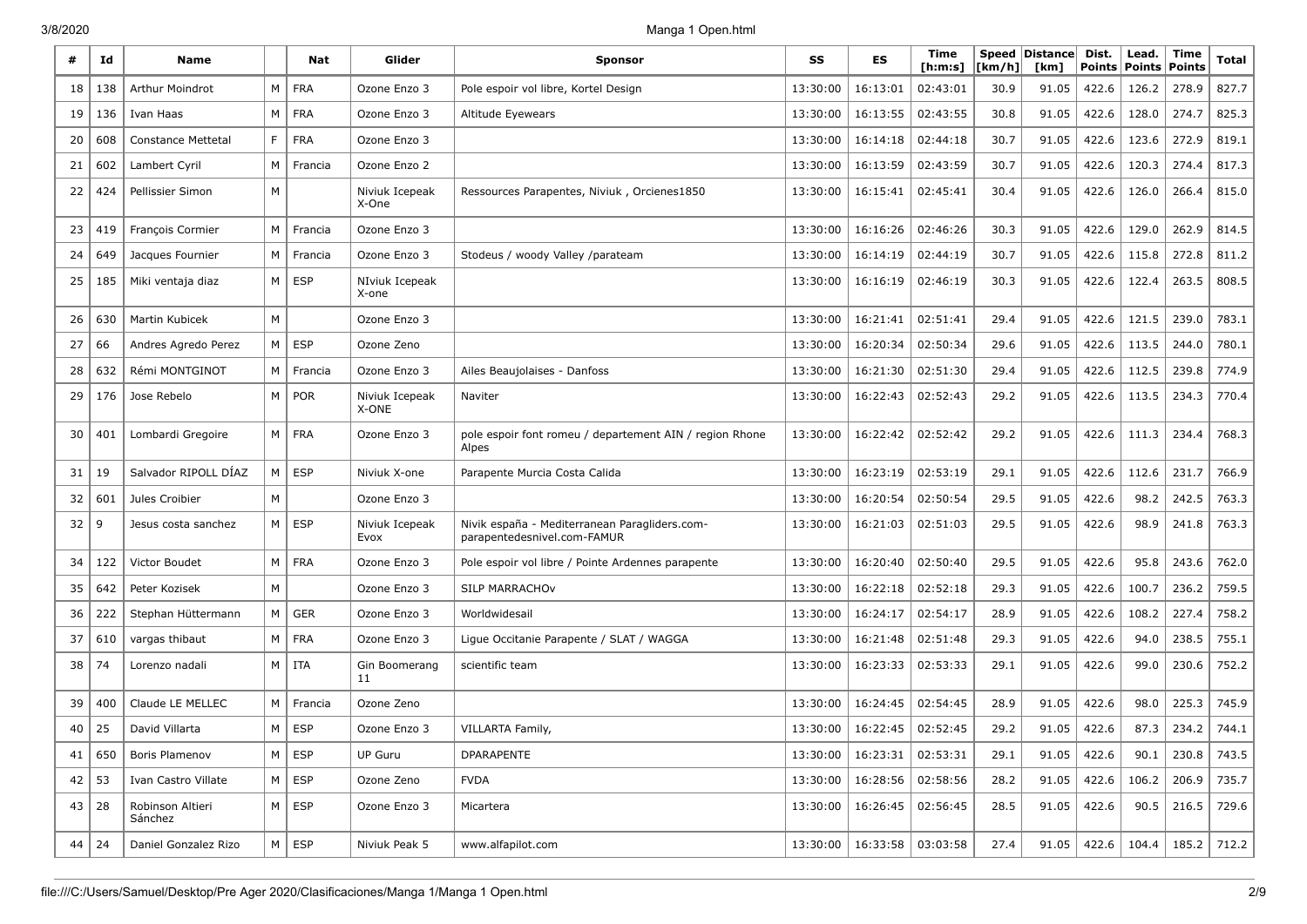| #           | Id           | <b>Name</b>                  |                | Nat            | Glider                 | <b>Sponsor</b>                              | SS       | <b>ES</b> | Time<br>[ <b>h</b> : <b>m</b> : <b>s</b> ] | [km/h] | Speed   Distance  <br>[km] | Dist.<br><b>Points</b> | Lead.<br><b>Points</b> | Time<br><b>Points</b> | <b>Total</b> |
|-------------|--------------|------------------------------|----------------|----------------|------------------------|---------------------------------------------|----------|-----------|--------------------------------------------|--------|----------------------------|------------------------|------------------------|-----------------------|--------------|
| 45          | 26           | Oriol Cervelló Nogués        | M              | <b>ESP</b>     | Ozone Zeno             | Munich Life University                      | 13:30:00 | 16:32:20  | 03:02:20                                   | 27.7   | 91.05                      | 422.6                  | 91.2                   | 192.2                 | 706.0        |
| 45          | 625          | Pawel Bedynski               | M              | Polonia        | Ozone Zeno             |                                             | 13:30:00 | 16:31:17  | 03:01:17                                   | 27.8   | 91.05                      | 422.6                  | 86.7                   | 196.7                 | 706.0        |
| 47          | 48           | Rodolfo Pérez Leunda         | M              | <b>ESP</b>     | Ozone Zeno             | Fed Vasca Deportes Aereos                   | 13:30:00 | 16:30:37  | 03:00:37                                   | 27.9   | 91.05                      | 422.6                  | 77.8                   | 199.6                 | 700.0        |
| 48          | 614          | Florin Iftinca               | M              | Rumania        | Ozone Mantra 7         |                                             | 13:30:00 | 16:32:13  | 03:02:13                                   | 27.7   | 91.05                      | 422.6                  | 80.4                   | 192.7                 | 695.7        |
| 49          | 38           | Juanma Garcia<br>Guerrero    | M <sub>1</sub> | ESP            | Mac Para Magus         | Aire y vuelo                                | 13:30:00 |           |                                            |        | 88.56                      | 411.0                  | 87.9                   |                       | 498.9        |
| 50          | 407          | Xavier Laporte               | М              |                | Niviuk X-One           | Parapente Family I ligue Occitanie I        | 13:30:00 |           |                                            |        | 81.62                      | 378.8                  | 106.8                  |                       | 485.6        |
| 51          | 603          | Lambert Sandy                | F              | <b>FRA</b>     | Gin Gin inconnue       |                                             | 13:30:00 |           |                                            |        | 88.55                      | 411.0                  | 70.5                   |                       | 481.5        |
| 52          | 112          | Miguel<br>VILLARTA_MARTINEZ  | M              | <b>ESP</b>     | Skywalk<br>Cayenne 6   | FAMILIA VILLARTA                            | 13:30:00 |           |                                            |        | 84.99                      | 394.4                  | 68.1                   |                       | 462.5        |
| 53          | 629          | Dan Girdea                   | M              | Suecia         | Ozone Zeno             |                                             | 13:30:00 |           |                                            |        | 78.15                      | 362.7                  | 80.2                   |                       | 442.9        |
| 54          | 624          | jules Perrin                 | М              |                | Ozone Zeno             | fly fat                                     | 13:30:00 |           |                                            |        | 76.29                      | 354.1                  | 81.2                   |                       | 435.3        |
| 55          | 158          | Nicolas DINH                 | M              | <b>FRA</b>     | Ozone Zeno             | Equipe de lige Ocitonie/ Alixa              | 13:30:00 |           |                                            |        | 75.74                      | 351.5                  | 78.6                   |                       | 430.1        |
| 56          | 224          | Adria Grau Alvarez           | M              | <b>ESP</b>     | Niviuk Peak5           | Niviuk                                      | 13:30:00 |           |                                            |        | 75.39                      | 349.9                  | 62.7                   |                       | 412.6        |
| 57          | 600          | Marek Robel                  | M              | Polonia        | <b>UP Guru</b>         | www.diagmatic.pl, www.nextbank.ph           | 13:30:00 |           |                                            |        | 75.72                      | 351.4                  | 58.4                   |                       | 409.8        |
| 58          | 635          | Tim Roche                    | M              | Francia        | Niviuk Peak 5          |                                             | 13:30:00 |           |                                            |        | 75.63                      | 351.0                  | 49.8                   |                       | 400.8        |
| 59          | 317          | Miguel Angel Pifarré<br>Boix | M              | <b>ESP</b>     | Ozone Zeno             | Ager Aventura't                             | 13:30:00 |           |                                            |        | 75.84                      | 352.0                  | 37.8                   |                       | 389.8        |
| 60          | 329          | Chris Bevins                 | M              | Reino<br>Unido | Ozone Enzo 3           |                                             | 13:30:00 |           |                                            |        | 71.80                      | 333.2                  | 41.0                   |                       | 374.2        |
| 61          | 97           | Vallés Milla Pere            | M              | <b>ESP</b>     | <b>UP Meru</b>         |                                             | 13:30:00 |           |                                            |        | 73.50                      | 341.1                  | 16.0                   |                       | 357.1        |
| 62          | 132          | Carlos Lopes                 | M              | POR            | 777 Gambit             | www.mineiro.com.pt                          | 13:30:00 |           |                                            |        | 70.20                      | 325.8                  | 29.0                   |                       | 354.8        |
| 63          | 180          | Prune Delaris                | F              | Francia        | Ozone Zeno             | Pole espoir vol libre                       | 13:30:00 |           |                                            |        | 70.32                      | 326.3                  | 24.5                   |                       | 350.8        |
| 64          | 44           | Sergi Ballester Pi           | M <sub>1</sub> | <b>ESP</b>     | Niviuk Peak 5          |                                             | 13:30:00 |           |                                            |        | 69.93                      | 324.5                  | 14.1                   |                       | 338.6        |
| 65          | 31           | Paco Navarro González        | M              | <b>ESP</b>     | Mac Para Magus         | www.aireyvuelo.com                          | 13:30:00 |           |                                            |        | 68.16                      | 316.3                  |                        |                       | 316.3        |
| 66          | 214          | Dario Dandeu                 | M              | Italia         | Ozone Enzo 3           | Fly-Air3                                    | 13:30:00 |           |                                            |        | 64.38                      | 298.8                  |                        |                       | 298.8        |
| 67          | 604          | Rémi Bourdelle               |                | $M \vert$ FRA  | Ozone Enzo 3           | Les Ailes du Mont-Blanc                     | 13:30:00 |           |                                            |        | 62.53                      | 290.2                  |                        |                       | 290.2        |
| 68          | 605          | Jan Rentowski                |                | $M \vert POL$  | UP Meru                | gringofly.com High Adventure UP Paragliders | 13:30:00 |           |                                            |        | 62.25                      | 288.9                  |                        |                       | 288.9        |
|             | $69 \mid 22$ | Gorka Tornos zabala          |                | $M \vert$ ESP  | Ozone Zeno             | <b>FVDA</b>                                 | 13:30:00 |           |                                            |        | 60.91                      | 282.7                  |                        |                       | 282.7        |
| $70 \mid 3$ |              | Miguel Diaz Ruiz             |                | $M \vert$ ESP  | Niviuk Icepeak<br>Evox | Niviuk                                      | 13:30:00 |           |                                            |        | 60.20                      | 279.4                  |                        |                       | 279.4        |
| 71          | 647          | Horst Gresch                 |                | $M \vert$ GER  | Ozone Enzo 3           |                                             | 13:30:00 |           |                                            |        | 59.81                      | 277.6                  |                        |                       | 277.6        |
| 72          | 156          | Albert Pol Font              |                | $M \vert ESP$  | Niviuk Ikuma           |                                             | 13:30:00 |           |                                            |        | 59.75                      | 277.3                  |                        |                       | 277.3        |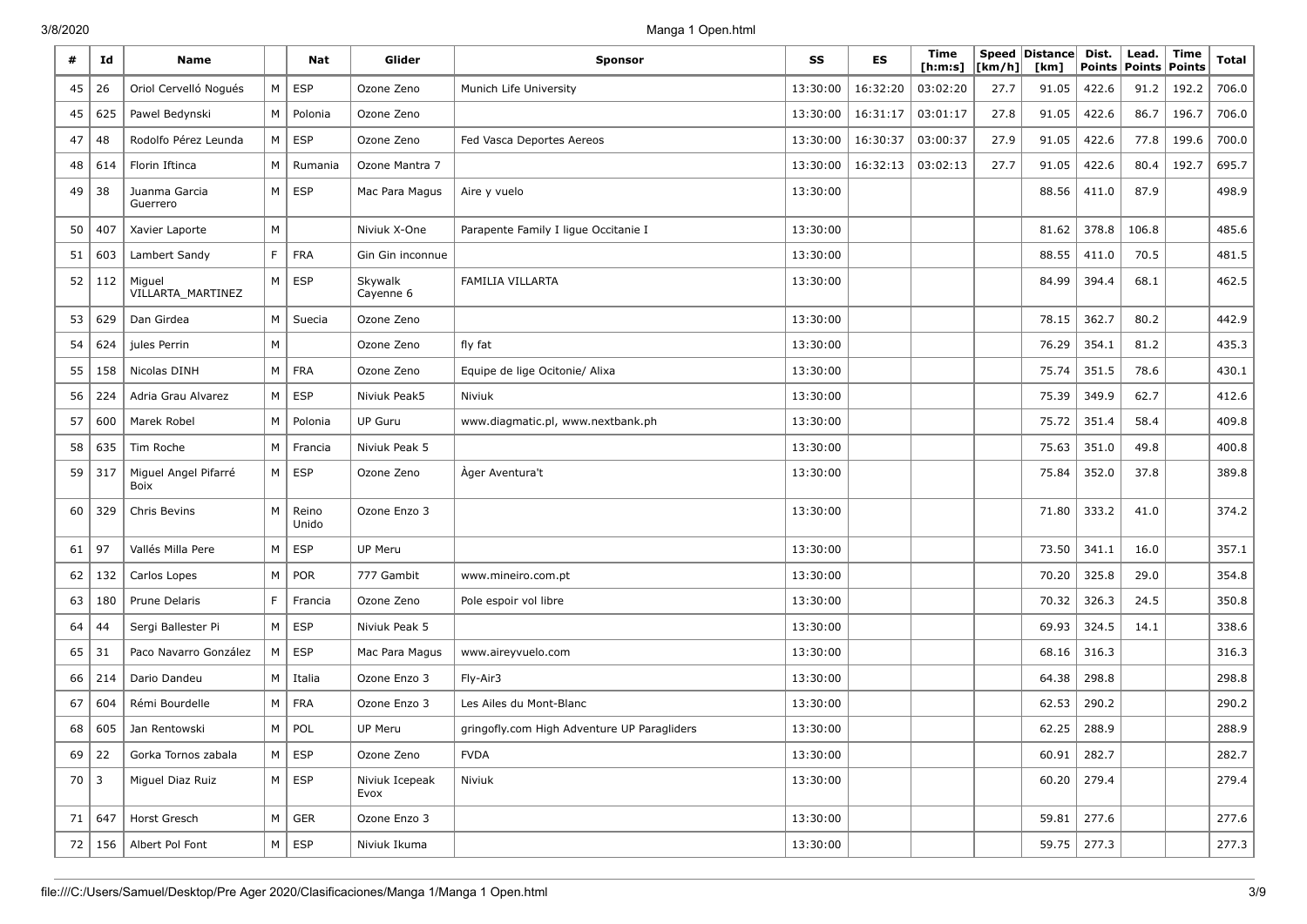| #  | Id        | Name                            |               | Nat            | Glider           | Sponsor                                                 | SS       | ES | Time<br>[ h: m: s] | [km/h] | Speed Distance<br>[km] | Dist.<br><b>Points</b> | Lead.<br>Points   Points | Time | <b>Total</b> |
|----|-----------|---------------------------------|---------------|----------------|------------------|---------------------------------------------------------|----------|----|--------------------|--------|------------------------|------------------------|--------------------------|------|--------------|
| 72 | 86        | Gorka Uribe Aldekoa             | M             | <b>ESP</b>     | Ozone Mantra 7   | EAKF O FEDERACIÓN VASCA                                 | 13:30:00 |    |                    |        | 59.75                  | 277.3                  |                          |      | 277.3        |
| 74 | 641       | Stephan Schöpe                  |               | $M \vert$ GER  | Ozone Enzo 3     | DGF Rhein-Mosel-Lahn, Moselfalken                       | 13:30:00 |    |                    |        | 58.83                  | 273.0                  |                          |      | 273.0        |
| 75 | 79        | Antonio Ramos Moyano            | M             | <b>ESP</b>     | Gin Puma         | T.royo arilla, tenapark, iparapente                     | 13:30:00 |    |                    |        | 57.16                  | 265.3                  |                          |      | 265.3        |
| 76 | 51        | Virgilio Ortiz Martín           | M             | <b>ESP</b>     | Ozone Zeno       | Vinos Fortis Montaraz                                   | 13:30:00 |    |                    |        | 42.76                  | 198.4                  |                          |      | 198.4        |
| 77 | 612       | Håkan Lindqvist                 | M             | Suecia         | Ozone Zeno       |                                                         | 13:30:00 |    |                    |        | 42.71                  | 198.2                  |                          |      | 198.2        |
| 78 | 611       | António José Tabanez<br>Fonseca |               | M   POR        | Ozone Enzo 3     |                                                         | 13:30:00 |    |                    |        | 42.65                  | 197.9                  |                          |      | 197.9        |
| 79 | 613       | Frédéric Juvaux                 | M             | Francia        | Ozone Enzo 3     | https://opencamp.fr                                     | 13:30:00 |    |                    |        | 41.34                  | 191.9                  |                          |      | 191.9        |
| 80 | 628       | Victor Bergelin                 | M             | Suecia         | Ozone Zeno       |                                                         | 13:30:00 |    |                    |        | 40.74                  | 189.1                  |                          |      | 189.1        |
| 81 | 410       | Nando Silla Martínez            | M             | <b>ESP</b>     | <b>BGD Cure</b>  | fdacv.com, appifly.org                                  | 13:30:00 |    |                    |        | 40.63                  | 188.6                  |                          |      | 188.6        |
| 82 | 646       | Dawid Krajewski                 | М             | Polonia        | UP Summit XC 4   |                                                         | 13:30:00 |    |                    |        | 39.92                  | 185.3                  |                          |      | 185.3        |
| 83 | 182       | Eusebio soares                  | M             |                | Enzo 3           | 3ssolar                                                 | 13:30:00 |    |                    |        | 37.77                  | 175.3                  |                          |      | 175.3        |
| 84 | 178       | Eva Vinuesa Prieto              | $\mathsf F$   | <b>ESP</b>     | Ozone Rush 5     |                                                         | 13:30:00 |    |                    |        | 34.20                  | 158.7                  |                          |      | 158.7        |
| 85 | 322       | Fermin Montaner<br>Morant       |               | $M \vert$ ESP  | Nova Sector      | montaner.de                                             | 13:30:00 |    |                    |        | 34.00                  | 157.8                  |                          |      | 157.8        |
| 86 | 637       | ricardo raats                   | M             |                | Ozone Mantra 7   |                                                         | 13:30:00 |    |                    |        | 32.77                  | 152.1                  |                          |      | 152.1        |
| 87 | 638       | Ricardo Mota Leite              | M             | Portugal       | Ozone Mantra 6   | AbouaAboua                                              | 13:30:00 |    |                    |        | 32.54                  | 151.0                  |                          |      | 151.0        |
| 88 | 306       | Gadi Wolff                      | M             | <b>GER</b>     | <b>BGD Lynix</b> |                                                         | 13:30:00 |    |                    |        | 32.18                  | 149.3                  |                          |      | 149.3        |
| 89 | 302       | Kalim Kostadinov                |               | $M \vert BUL$  | Niviuk Artik 5   | SlyNomad Bulgaria, GreenPeace Bulgaria                  | 13:30:00 |    |                    |        | 32.09                  | 148.9                  |                          |      | 148.9        |
| 90 | 115       | Jordi Roset Ilobet              | M             | <b>ESP</b>     | Ozone Alpina 3   |                                                         | 13:30:00 |    |                    |        | 29.74                  | 138.0                  |                          |      | 138.0        |
| 91 | 103       | Chechu Martinez Rojano          | M             | <b>ESP</b>     | Skywalk Spice    | RODEO STAR_FGT                                          | 13:30:00 |    |                    |        | 28.59                  | 132.7                  |                          |      | 132.7        |
| 92 | 81        | Cecilio Valenzuela<br>Requena   | M             | <b>ESP</b>     | Up Guru          | De Nube a Nube                                          | 13:30:00 |    |                    |        | 28.35                  | 131.6                  |                          |      | 131.6        |
| 93 | 266       | Fernando ACEITUNO               | M             | <b>ESP</b>     | Niviuk Artik 5   |                                                         | 13:30:00 |    |                    |        | 27.93                  | 129.6                  |                          |      | 129.6        |
| 94 | 37        | Juan Maiza Otaño                | M             | <b>ESP</b>     | Gin Leopard      | Federacion Vasca- FVDA                                  | 13:30:00 |    |                    |        | 27.60                  | 128.1                  |                          |      | 128.1        |
| 95 | 326       | Juan Luis Morales<br>Gómez      |               | $M \vert$ ESP  | Nova Sector      |                                                         | 13:30:00 |    |                    |        | 27.49                  | 127.6                  |                          |      | 127.6        |
| 96 | 17        | Xavier Berneda                  | M             | <b>ESP</b>     | Ozone Enzo 3     | MunichSports.com - Parashop.es - FlyFox - DuuoShoes.com | 13:30:00 |    |                    |        | 22.78                  | 105.7                  |                          |      | 105.7        |
| 97 | 633       | Katarzyna Grajoszek             | $\mathsf F$   |                | UP Mana          |                                                         | 13:30:00 |    |                    |        | 15.16                  | 70.3                   |                          |      | 70.3         |
|    | 98   204  | Ana Maria Sancho<br>Frisuelos   | $\mathsf F^+$ | ESP            | Dudek Airlight   | www.monteholiday.com                                    | 13:30:00 |    |                    |        | 13.53                  | 62.8                   |                          |      | 62.8         |
| 99 | 94        | Nani Pons                       |               | $M \vert ESP$  | Niviuk Artik 5   |                                                         | 13:30:00 |    |                    |        | 7.38                   | 34.3                   |                          |      | 34.3         |
|    | 100   615 | Harriet Short                   | $\mathsf F$   | Reino<br>Unido | Ozone Alpina 3   |                                                         | 13:30:00 |    |                    |        | 7.25                   | 33.6                   |                          |      | 33.6         |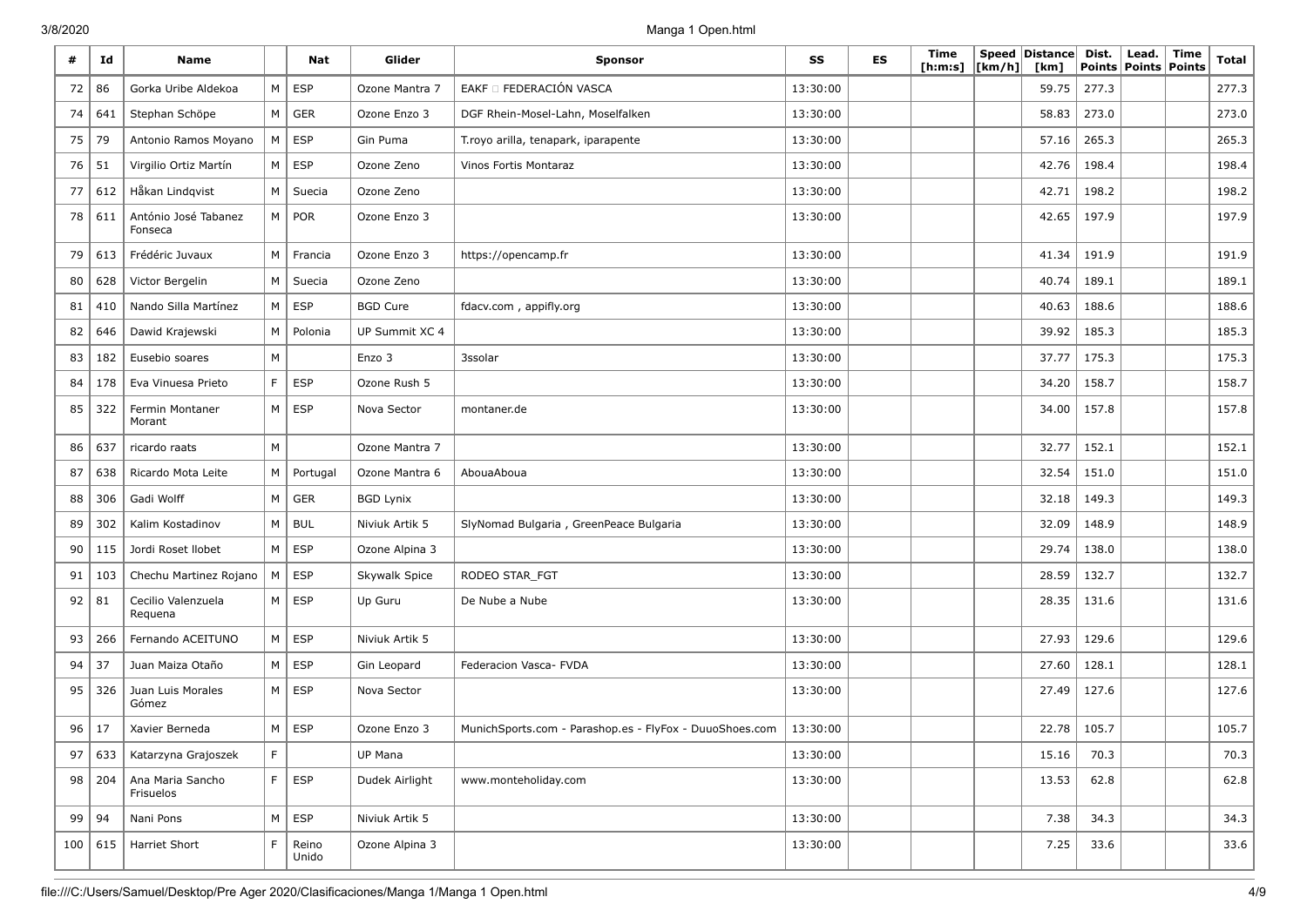|            | Id  | Name                        | <b>Nat</b> | Glider          | <b>Sponsor</b>                        | SS | ES | Time | Speed Distance Dist.<br>[h:m:s]  [km/h]  [km]  Points   Points   Points |      | $ $ Lead. $ $ | Time | <b>Total</b> |
|------------|-----|-----------------------------|------------|-----------------|---------------------------------------|----|----|------|-------------------------------------------------------------------------|------|---------------|------|--------------|
| 101        | 259 | Matthias Kothe              | M GER      | Ozone Enzo 3    | Nordeutsche Gleitschirmschule   KOMAT |    |    |      | 6.04                                                                    | 28.0 |               |      | 28.0         |
| 101        | 21  | Mario Argue Domingo         | M ESP      | Macpara Magus   | revista Parapente / Perfils           |    |    |      | 6.04                                                                    | 28.0 |               |      | 28.0         |
| 103        | 282 | David Zapata                | M ESP      | Ozone Swift     |                                       |    |    |      | 4.10                                                                    | 19.0 |               |      | 19.0         |
| <b>ABS</b> | 142 | Mateu Bendicho              | M ESP      | Ozone Zeno      |                                       |    |    |      |                                                                         |      |               |      | 0.0          |
| <b>ABS</b> | 88  | Gabriel Cañada<br>Estébanez | M ESP      | Windtech Duster | Windtech Paragliders                  |    |    |      |                                                                         |      |               |      | 0.0          |

## **Task definition**

| No             | Lea Dist.        | Id               | <b>Radius</b>      | Open  | Close   | Coordinates                | <b>Altitude</b> |
|----------------|------------------|------------------|--------------------|-------|---------|----------------------------|-----------------|
|                | $0.0 \text{ km}$ | D <sub>0</sub> 1 | 400 m              | 12:30 | 15:00   | Lat: 42.04635 Lon: 0.74601 | 1560 m          |
| 2 SS           | 2.0 km           | A19              | 87000 m            | 13:30 | $20:30$ | Lat: 42.08662 Lon: 1.82063 | 725 m           |
| 3 ES           | 86.1 km          | A19              | 3000 m $\vert$     | 13:30 | 20:30   | Lat: 42.08662 Lon: 1.82063 | 725 m           |
| $\overline{4}$ | 91.1 km          | A19              | $2000 \; \text{m}$ | 13:30 | 20:30   | Lat: 42.08662 Lon: 1.82063 | 725 m           |

## **Notes**

| Ιd | Name                               | <b>Note</b> |  |  |
|----|------------------------------------|-------------|--|--|
|    | 142   Mateu Bendicho               | Ausente     |  |  |
| 88 | Gabriel Cañada Estébanez   Ausente |             |  |  |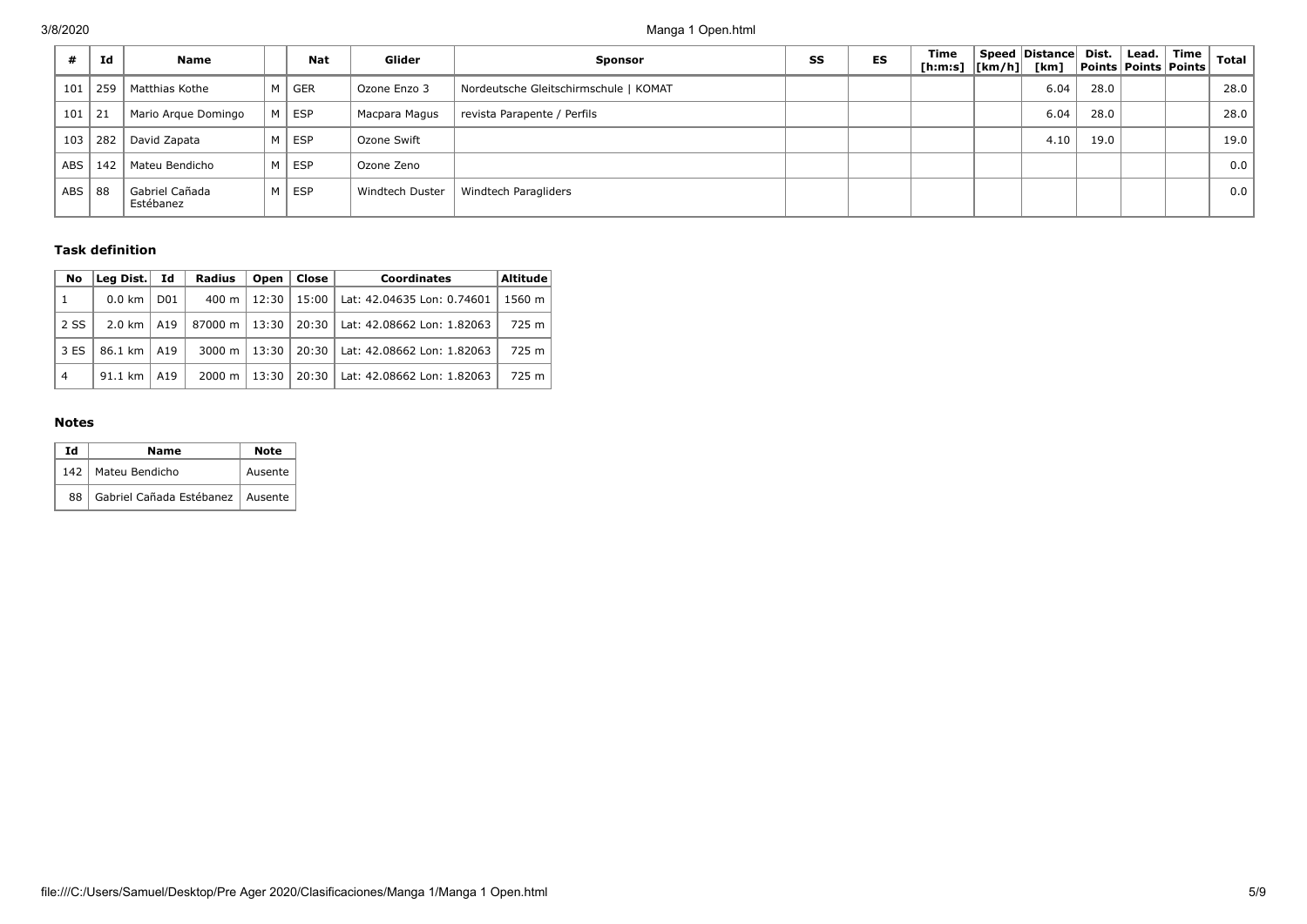3/8/2020 Manga 1 Open.html

**Pilots not yet processed (NYP)**

**Id Name**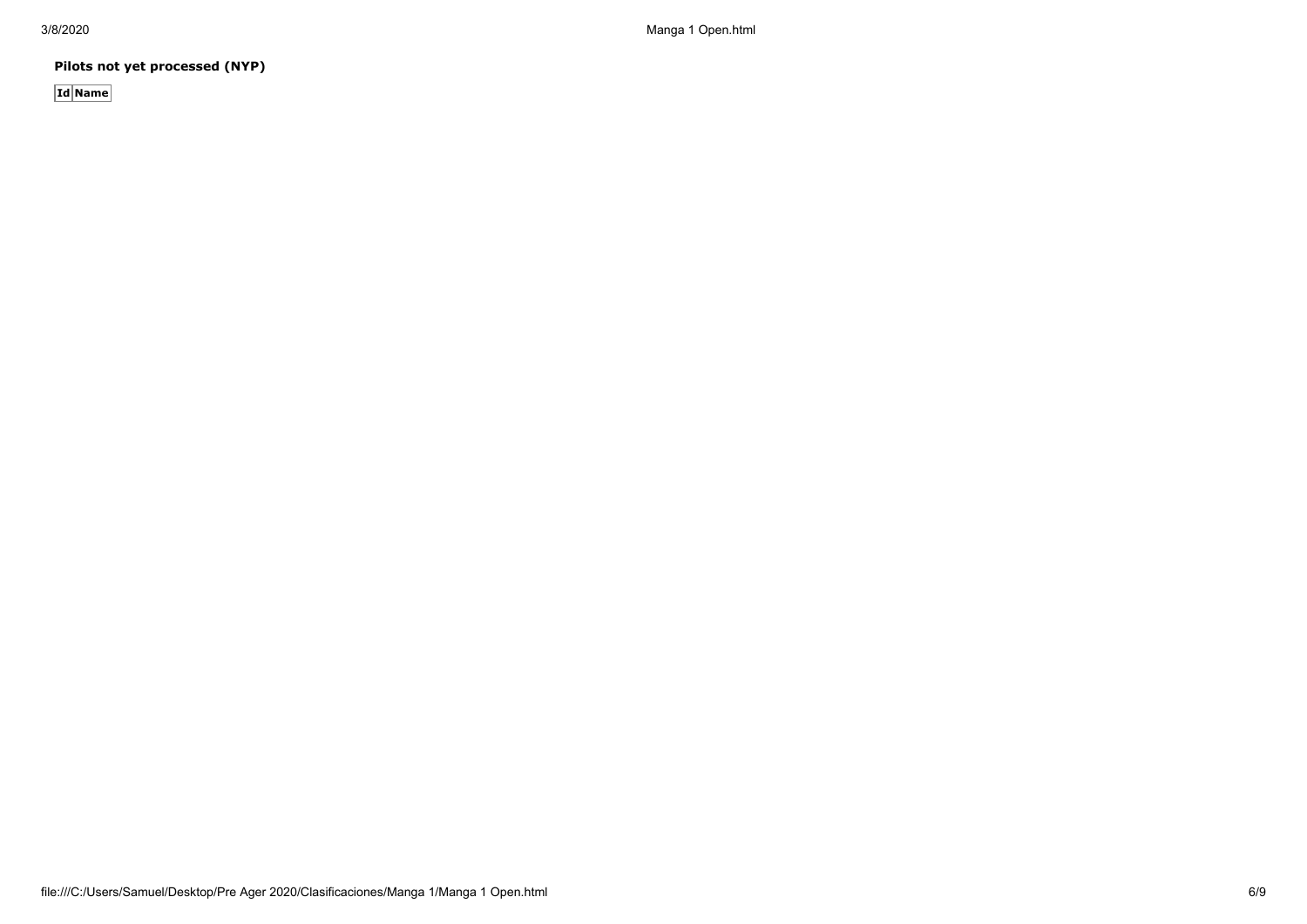### **Task statistics**

| param                           | value                     |
|---------------------------------|---------------------------|
| ss_distance                     | 84.03                     |
| task_distance                   | 91.052                    |
| launch_to_ess_distance          | 86.051                    |
| no_of_pilots_present            | 103                       |
| no_of_pilots_flying             | 103                       |
| no_of_pilots_lo                 | 55                        |
| no_of_pilots_reaching_nom_dist  | 81                        |
| no_of_pilots_reaching_es        | 48                        |
| no of pilots reaching goal      | 48                        |
| sum_flown_distance              | 7054.729                  |
| best_dist                       | 91.052                    |
| best_time                       | 2.3167                    |
| worst_time                      | 3.0661                    |
| qnh_setting                     | 1013.25                   |
| no_of_pilots_in_competition     | 105                       |
| no_of_pilots_landed_before_stop | 0                         |
| sum_dist_over_min               | 6642.729                  |
| sum_real_dist_over_min          | 6642.729                  |
| sum_flown_distances             | 7054.729                  |
| best_real_dist                  | 91.052                    |
| last_start_time                 | 2020-08-02T13:30:00+02:00 |
| first_start_time                | 2020-08-02T13:30:00+02:00 |
| first_finish_time               | 2020-08-02T15:49:00+02:00 |
| max_time_to_get_time_points     | 3.8387                    |
| goalratio                       | 0.466                     |
| arrival_weight                  | 0                         |
| departure_weight                | 0                         |
| leading_weight                  | 0.162                     |
| time_weight                     | 0.4154                    |
| distance_weight                 | 0.4226                    |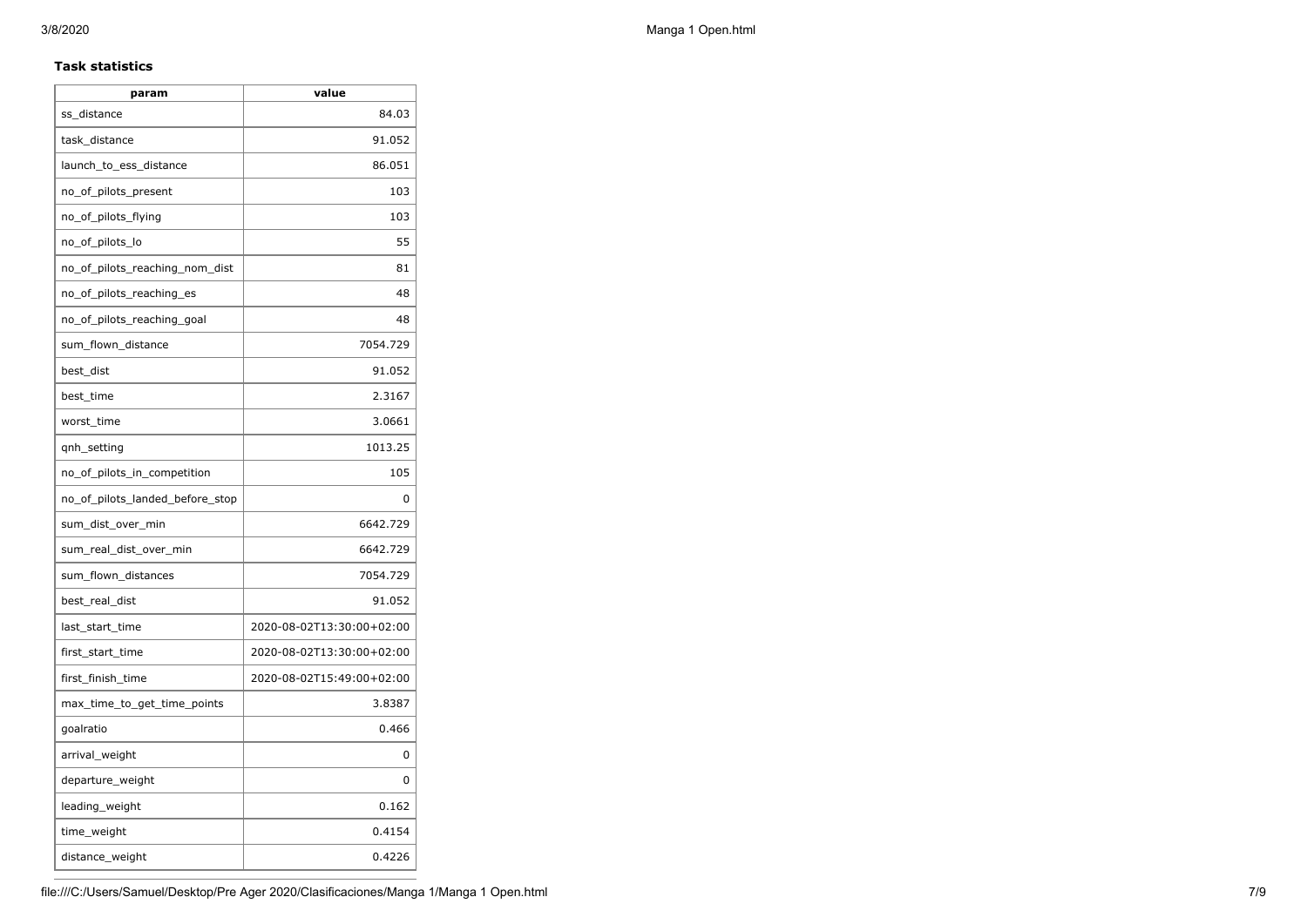| param                        | value   |
|------------------------------|---------|
| smallest_leading_coefficient | 1.4551  |
| available_points_distance    | 422.572 |
| available_points_time        | 415.428 |
| available_points_departure   | 0       |
| available_points_leading     | 162     |
| available_points_arrival     | 0       |
| time_validity                | 1       |
| launch_validity              | 1       |
| distance_validity            | 1       |
| stop_validity                | 1       |
| day_quality                  | 1       |
| ftv_day_validity             | 0.9876  |
| time_points_stop_correction  | O       |

## **Scoring formula settings**

| param                                        | value    |
|----------------------------------------------|----------|
| id                                           | GAP2020  |
| use_distance_points                          | 1        |
| use_time_points                              | 1        |
| use_departure_points                         | $\Omega$ |
| use_leading_points                           | 1        |
| use_arrival_position_points                  | 0        |
| use_arrival_time_points                      | 0        |
| time points if not in goal                   | $\Omega$ |
| jump_the_gun_factor                          | $\Omega$ |
| jump_the_gun_max                             | 0        |
| use 1000 points for max day quality          | $\Omega$ |
| normalize_1000_before_day_quality            | 0        |
| time_validity_based_on_pilot_with_speed_rank | 1        |
| bonus_gr                                     | 4        |
| no_pilots_in_goal_factor                     | 0.8      |
| task_stopped_factor                          | 0.7      |